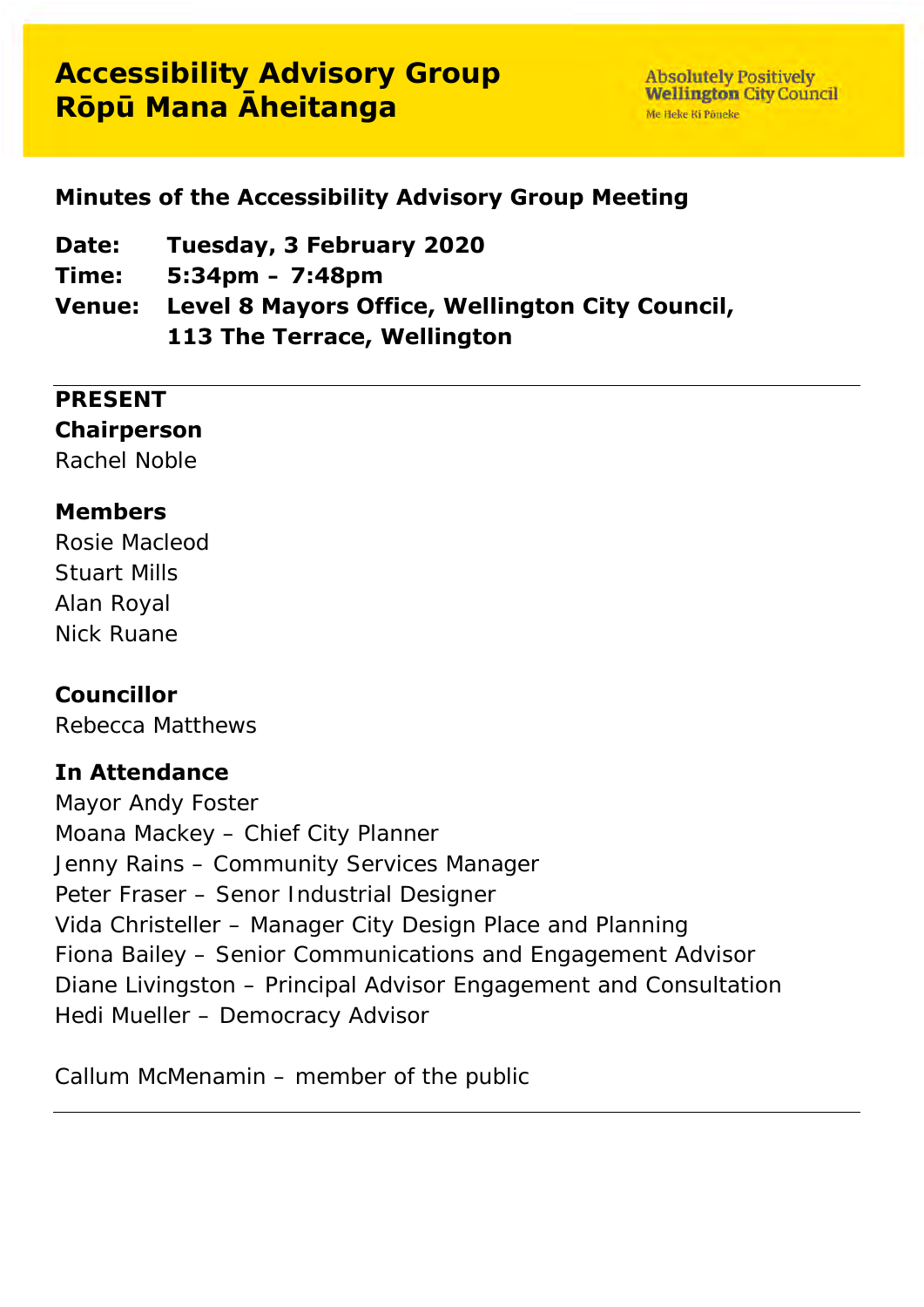# **1. MEETING PROCEDURES 5:34pm**

#### **1.1 Welcome**

With the leave of the meeting, Nick Ruane was selected as Acting Chairperson, and opened the meeting by welcoming all present.

## **1.2 Apologies**

Apologies for absence were received from Tristram Ingham, Erikka Helliwell and Amy Evanson. Apologies for early departure were received from Councillor Rebecca Matthews, and for late arrival from Moana Mackey.

#### **1.3 Conflicts of Interest**

No Conflicts of Interest were declared.

### **1.5 Confirmation of Minutes – Minutes of 26 November 2019**

That the minutes of 26 November 2019 be adopted as a true and accurate record.

Moved Nick Ruane, seconded Stuart Mills **Carried**

### **2. PRESENTATIONS**

#### **2.1 Wellington Design Manual 5:37pm**

Presenters: Peter Fraser, Senior Industrial Designer and Vida Christeller, Manager City Design Place and Planning

Peter Fraser discussed the creation of the Wellington Design Manual (WDM), its purpose and how Universal Design will be integrated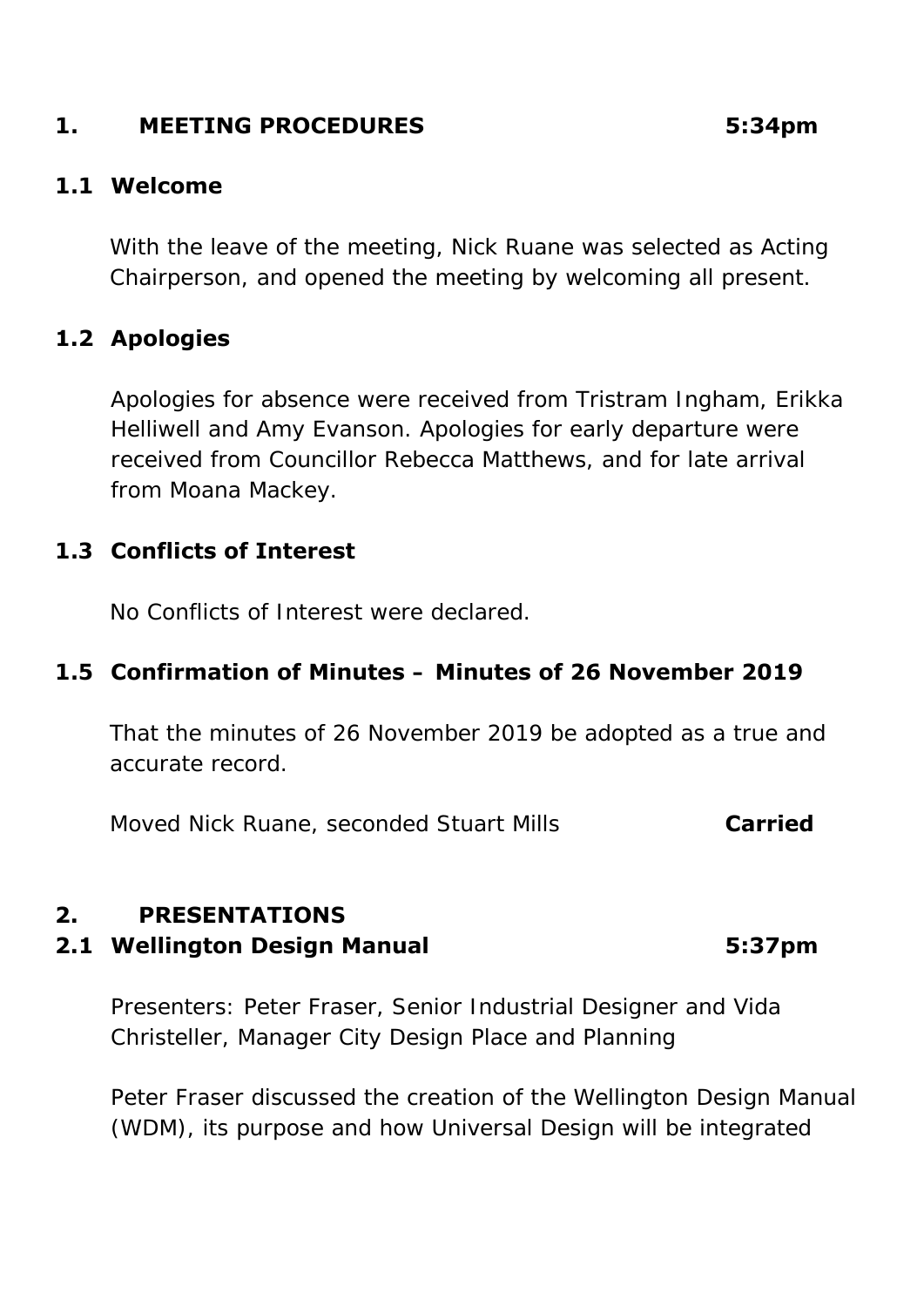into it. The WDM is intended to be a publically available resource that is dynamic, user friendly, easily updated and relevant.

The WDM will promote consistency and quality in public spaces, ensuring public spaces are accessible. It will be a web-based platform that links to various resources, and works as a conduit to best practice examples.

The WDM is currently in early stages; assembling the project team and the governance team.

Peter Fraser used the Christchurch Design Manual and Auckland Design Manuals as examples of how design manuals can work. The Auckland Design Manual includes a lot of private sector information such as regulations and building consents, and the Wellington Design Manual will possibly not include this, but have more strategic and technical guidance in terms of street design and open spaces. The Wellington Design Manual will include Māori design principals and the team will work with Wellington iwi around this. The presenters discussed the accessibility of website itself as being a key component to get right.

Members discussed with the presenter:

- The WDM project has a strong methodology, but concerns around how it is applied across council, which is where the AAG can provide advice. The presenter advised that WCC will be taking the next steps of engagement, and will be receiving advice from specialists as well.
- Encouragement in aiming to be prospective rather than retrospective, support for having a something solid for accessibility and consistency
- Potential for disconnect within Council departments how we can ensure that once the WDM is complete, the Council will adhere to it across all business units. Vida Christeller advised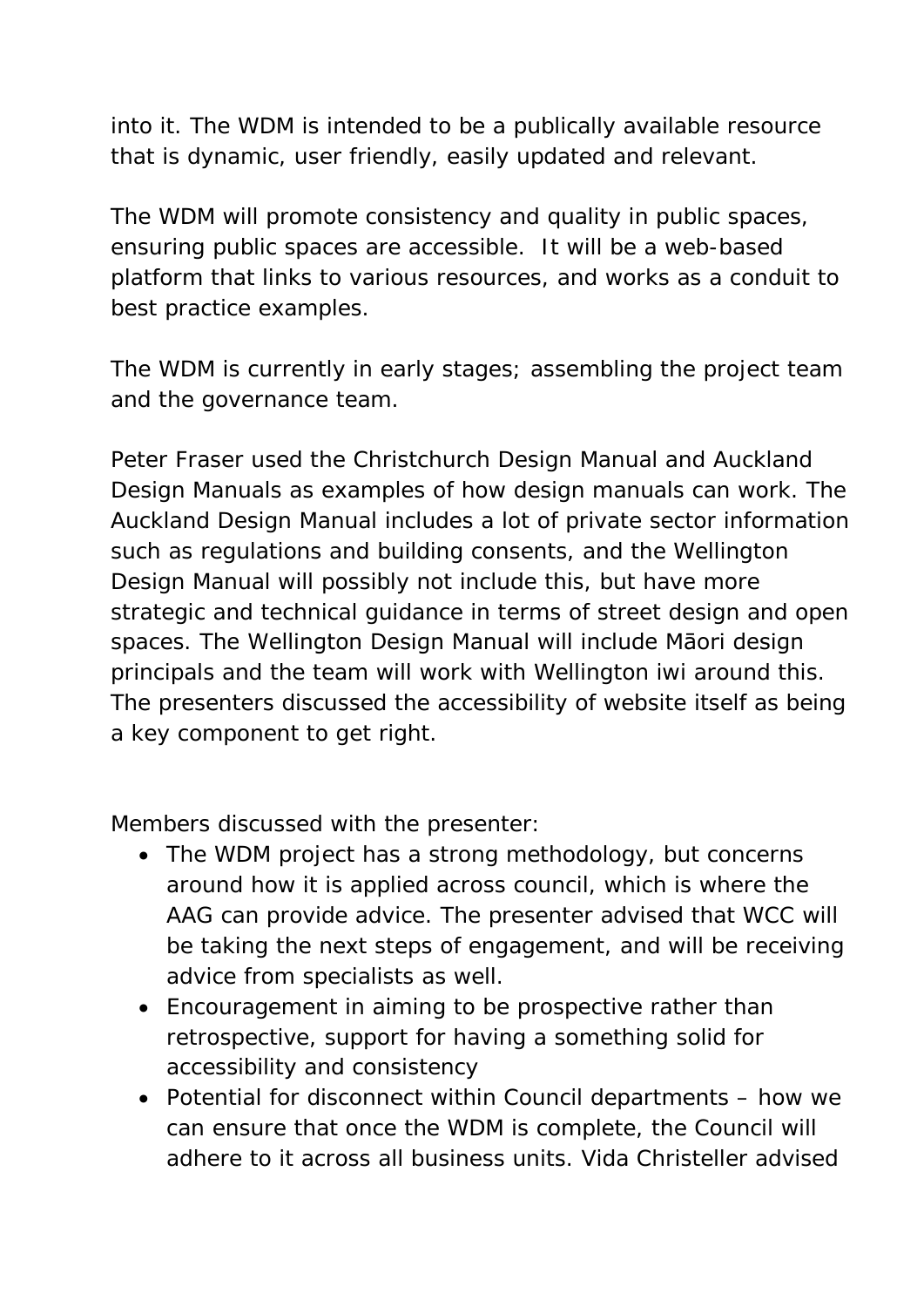that the aim is to make a standard that will go across Council and can be included in all projects, and that Council staff will be using the WDM early on in their projects. Design review processes are also being looked at. The WDM will detail the 'standard', which won't be met all the time, as there are tailored differences in specific locations. A good example of this is the pedestrian crossing traffic signals in the CBD.

- ELT and Councillor Matthews will also keep the organisation to account, working to break down silos, and for accessibility to become part of business as usual.
- Confirmation that WCC will not be reinventing the wheel as the Auckland and Christchuch Design Manuals already exist, and that there are additional funds for operating expenses so that it can be refreshed periodically as things get phased out.
- Whether the WDM is just for Wellington City or for the greater Wellington region – Peter advised that the focus is on the CBD and suburban centres, and if successful could go further afield.
- Next steps the project team will be working with different departments including Parks, Sport and Recreation; Gardens; Community Services; and Creative and Brand. The project team will also be working with specialists for the accessibility and sustainability categories.
- Timeline is to be complete by the end of July 2021.
- Drafts will be available for feedback and review, especially closer to the end of the project

# **2.2 Accessible Wellington Action Plan Engagement Discussion 6:06pm**

Presenters: Fiona Bailey, Senior Communications and Engagement Advisor, and Diane Livingston, Principal Advisor Engagement and Consultation

Fiona Bailey discussed how the Communications team aim to engage with communities for the Parking Policy and Planning for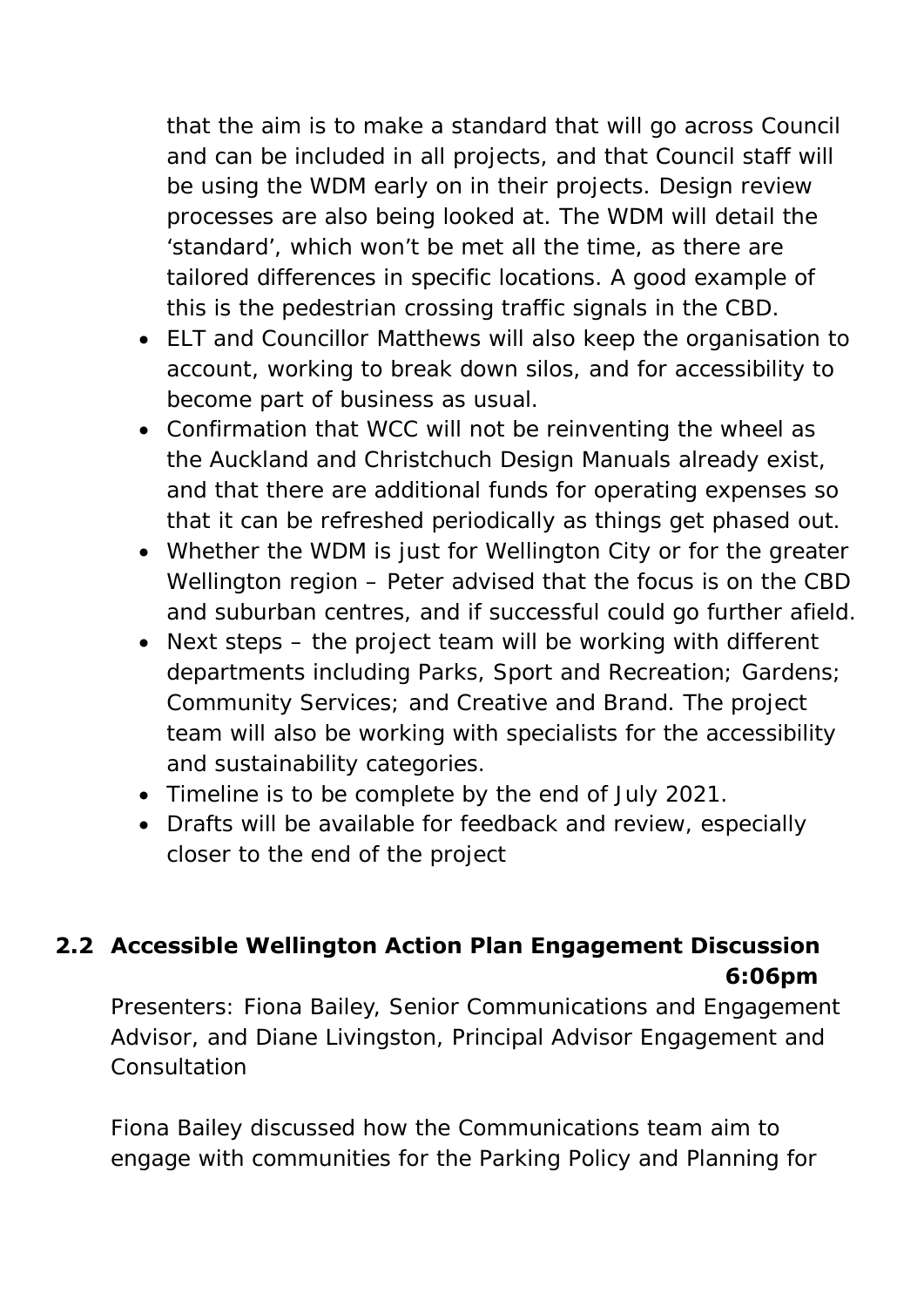Growth consultations. Previous consultations and engagement activities such as surveys have had limited success within disability communities and haven't reached as many people as hoped.

The Parking Policy and Planning for Growth are collaborating together, and the consultations are happening at the same time and there are links between the two. The consultation will begin in mid-March and will be preceded by a briefing forum, possible held at Blind and Low Vision New Zealand offices in Newtown, and possibly with Deaf Aotearoa New Zealand. Advice from Raewyn Hailes at CCS Disability Action was that having people come to an external location may be difficult, but coming to places where they are already members may be beneficial.

Members discussed with the presenter:

- Wariness of seeing disability groups as representative of people, they may be based on service provision rather than representation.
- Has WCC has used the register of accessible parking permits to send out targeted emails? Fiona Bailey confirmed they had done this in a previous consultation and had a low response.
- Have WCC Community Centres have been used as venues for forums? Fiona Bailey confirmed that community meetings had been held previously, also with low attendance.
- Difficulty in getting to specific locations at certain times, eg accessible taxis often not available in evenings – potentially resolving some larger accessibility issues will have a flow on effect on engagement with community.
- Discussed having a disabled person lead the process as they will know the right language, know the networks and come in as equals. Great suggestion and open to recommendations from AAG to help WCC find that person.
- Use of the right language if it sounds too bureaucratic it won't resonate with people. Generic questions can sound exclusionary and context of response can be lost in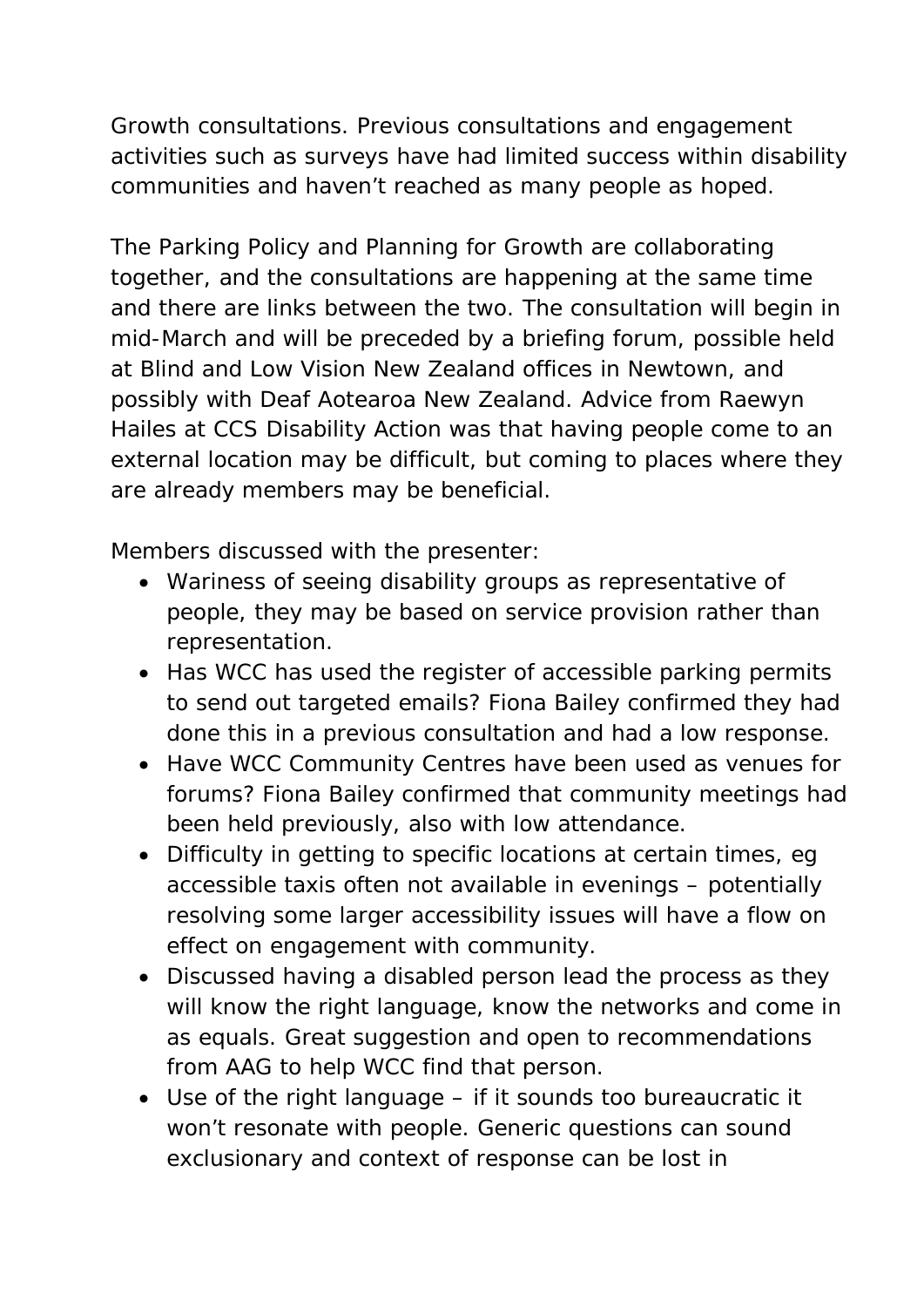translation. The language needs to show that the disabled community is adding value and is valued. Follow up is also important – the community needs to see how their feedback is being incorporated into the policy.

- Reputational risk in opening up personal networks WCC work can reflect on the person reaching out, and the person reaching out would also need to be able to answer questions that community might have. People need to have the back up from and relationship with Council.
- Suggestion that a good network to contact may be retirement villages, as residents drive, use mobility vans and taxis.
- Suggestions that cold calling people on the mobility register may provide a lot of response
- Fiona Bailey questioned whether focus groups would be worthwhile; response was mixed as focus groups tend to include the same people.
- Diane Livingston advised that targeted engagement with disabled community is in addition to the planned engagement in the street – there will be 'hubs' in public areas that people can provide feedback on a range of upcoming plans.
- Suggestion that community fairs are also a good event to consult with the public, as there are several happening over in the next few months.

### **3. General Business 6:29pm**

# **Councillor Update - Councillor Rebecca Matthews**

Councillor Matthews advised that from what she has seen, the Parking Policy Review is looking good and that it looks like the number of mobility parks will increase.

Cr Matthews met with AAG co-chairs Rachel Nobel and Tristram Ingham regarding a dedicated Accessibility role within the Council,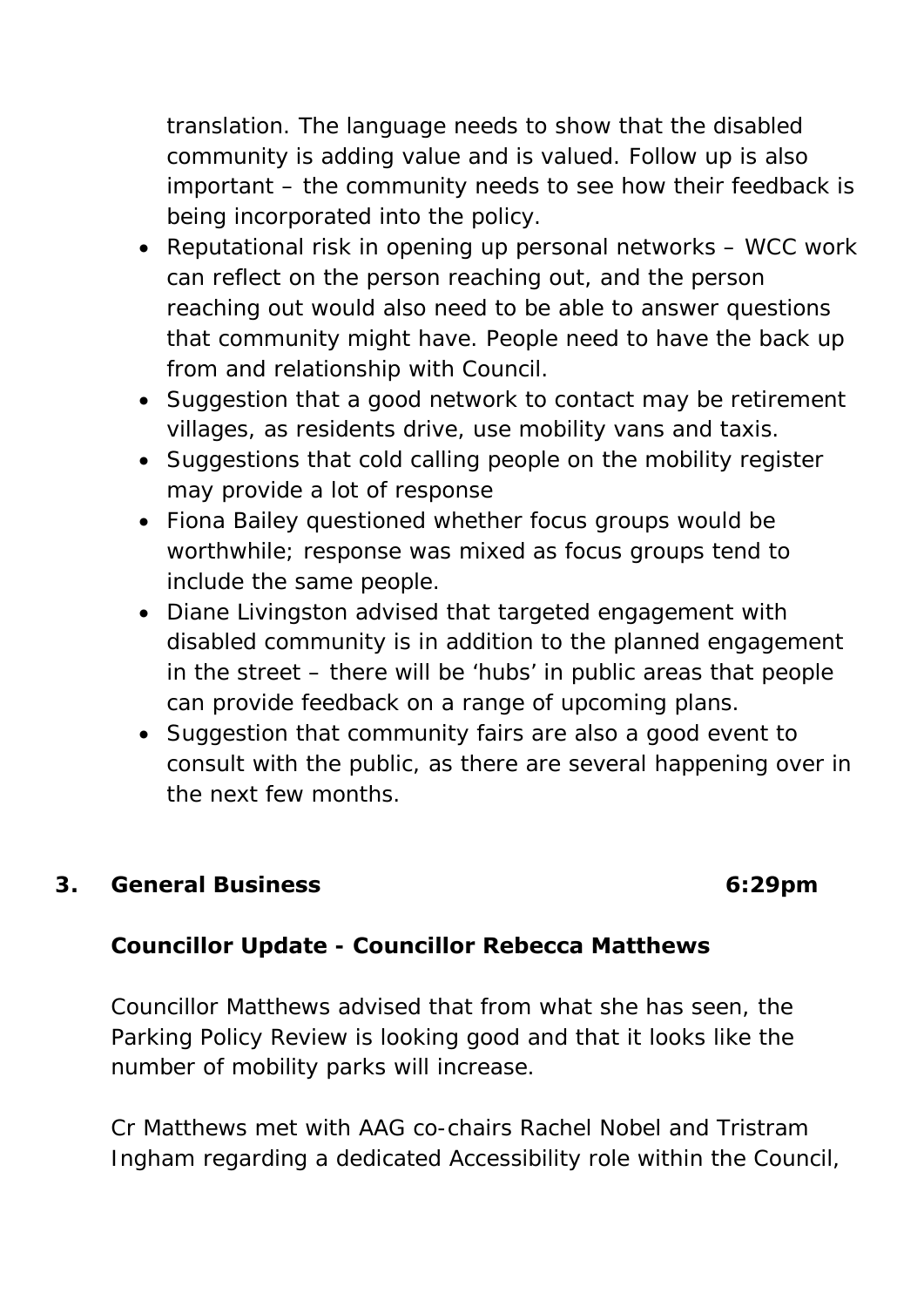which Cr Matthews will advocate for. The role would need to be at a senior level and would look to build leadership and capability within the organization.

Cr Matthews met with Council Officers regarding accessibility design of playgrounds, and current issues with costs and geography in Wellington. Cr Matthews queried whether a 'destination accessible playground' would have potential; the point was made that other 'destination accessible' places are not the standard, eg destination accessible schools. The group discussed the future of the Frank Kitts Park playground, which needs to be reassessed due to earthquake resilience.

Cr Matthews met with Callum McMenamin about getting the pedestrian crossing buzzers around the city fully operational. Mayor Foster noted that the Transport and Infrastructure team are taking kerb cuts into account during the accessibility audits, and that an audit has been done of the waterfront/railway station area.

# AAG Members Update **6:41pm**

AAG Members provided an update on items they were currently working on:

- Nick Ruane advised that he had received an email from Frances Anderson from the Human Rights Commission as they are holding a meeting with the United Nations Special Rapporteur for Housing, and would like AAG to nominate a person to speak on behalf of the issues they experience. Tristram will already be in attendance as a Disable People's Organisation representative. Nick will discuss after the meeting but has a limited time frame to find someone.
- Alan Royal has recently had an experience with the FIXiT app. He found the app less accessible than previously, so instead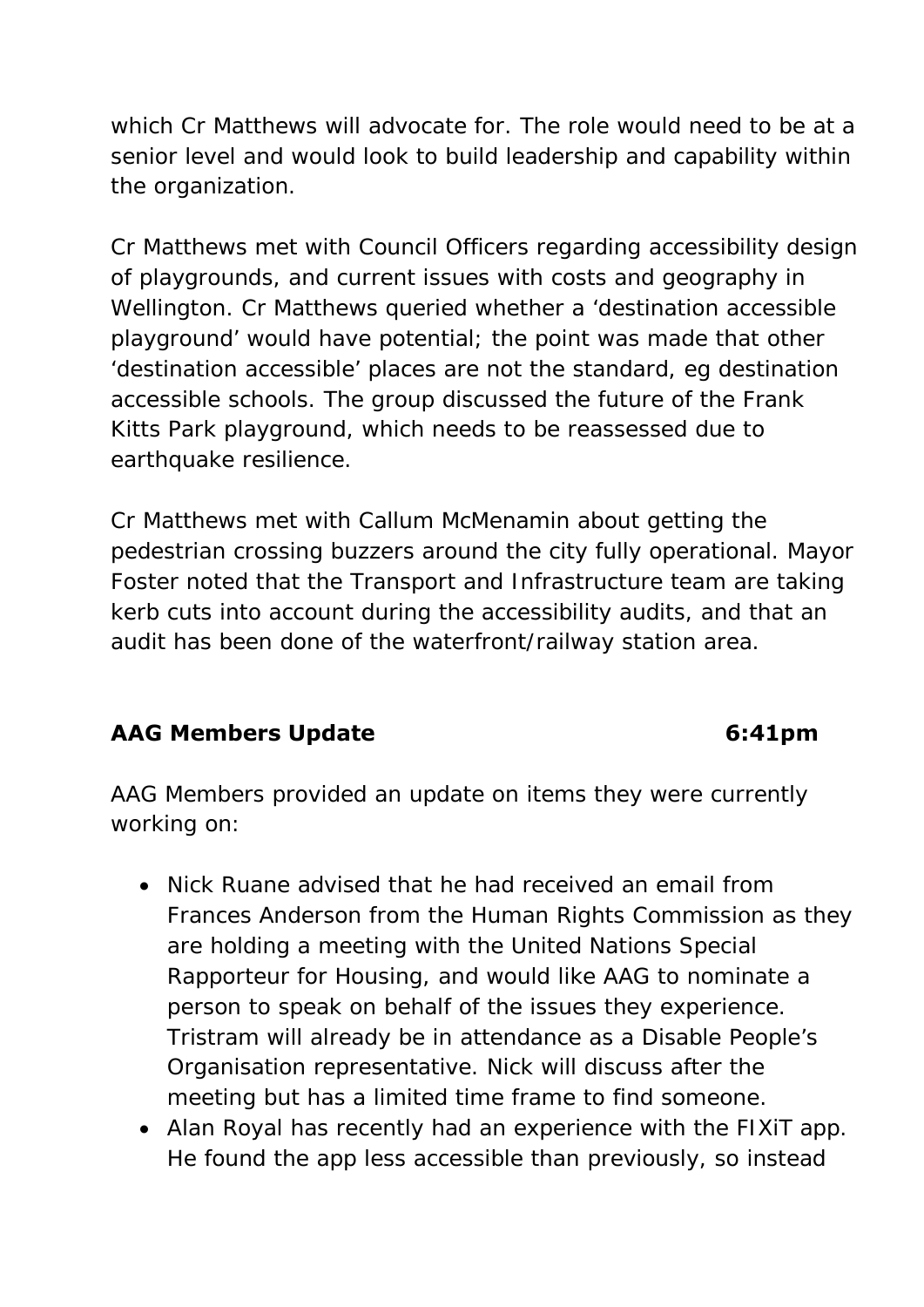emailed the [info@wcc.govt.nz](mailto:info@wcc.govt.nz) address regarding a ramp in the vicinity of Rintoul and Riddiford Streets in Newtown. The issue was fixed within 24 hours, however Alan has given feedback that there needs to be two handrails rather than one, and that the steps collect water as they slope backwards. Jenny Rains confimed that either emailing or using the FIXiT app is fine, and that the FIXiT app is geocoded. Callum McMenamin advised that the app is not accessible for those with low vision, as the 'accessible' screen overlaps writing on top of itself.

• The Health Passport project is currently being reviewed and should be completed fairly soon, and that if there is an emergency a Health Passport would be helpful to have in an emergency kit, or to bring to Emergency Hubs. Some Emergency Hubs will be community driven rather than staffed by WCC staff.

# **General Business 6:56pm**

- Callum McMenamin introduced himself and discussed his strategy for change – tackling one small problem at a time and getting as much public attention as possible. Callum has gained a lot of traction behind his challenge to WCC to fix the pedestrian crossing buzzers, and half of the broken crossings have been fixed in three weeks.
- The Democracy Advisor noted that the Parliamentary Inquiry into the 2019 Local Elections is open for submissions, and will close on 29 February. Creating a submission on behalf of AAG had been discussed at the August 2019 AAG meeting, following a presentation from former Senior Democracy Advisor Dominic Tay.
- The Democracy Advisor noted that the Parking Policy Review reports are now on the WCC website, including the Mobility Parking Survey report and the Smarter Ways to Manage City Parking Engagement Report. These were discussed at the July 2019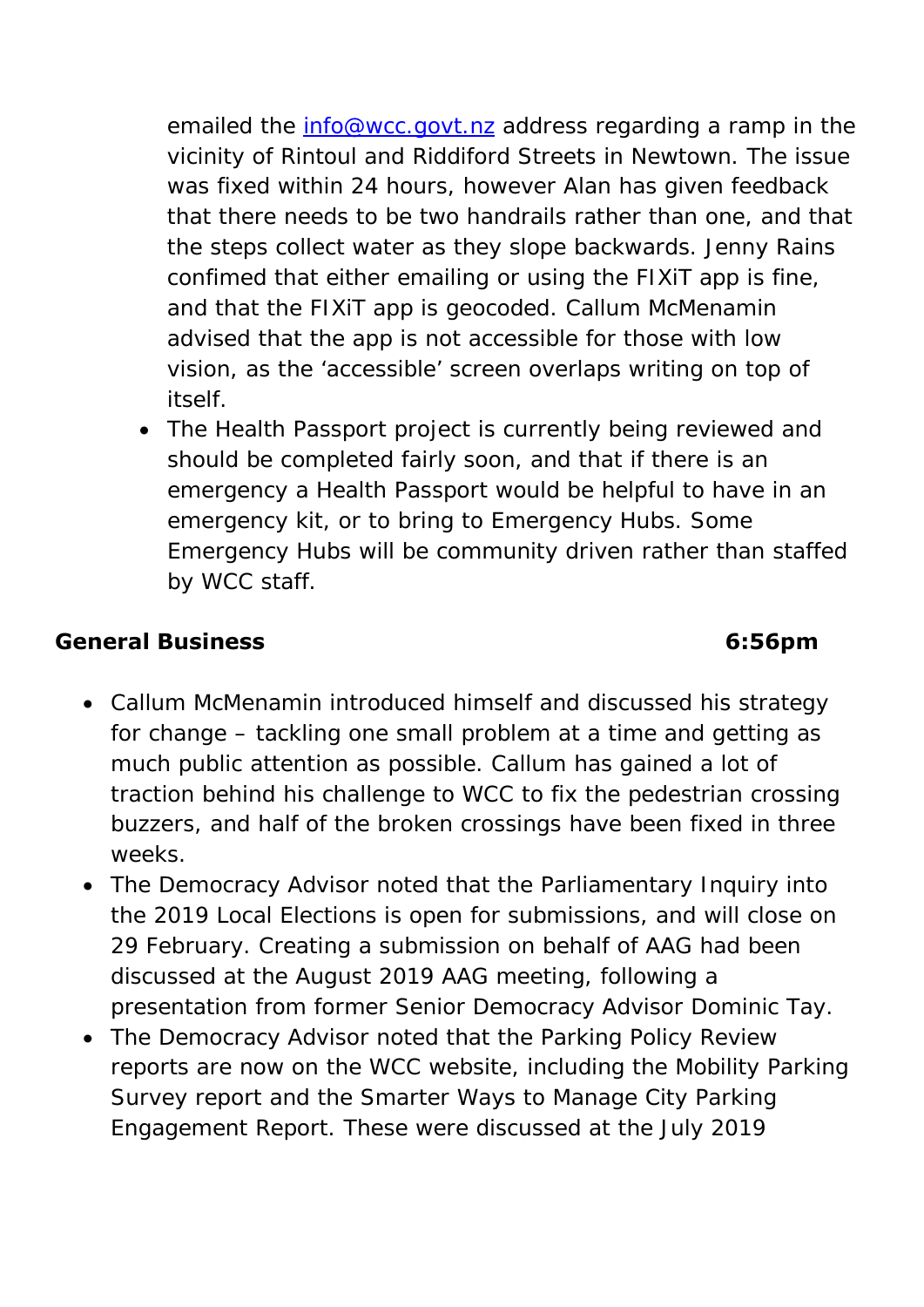meeting following a presentation by Senior Policy Advisor Helen Bolton.

- Mayor Foster discussed the Central City Safer Speed Limit Consultation that will be an item on the Strategy and Policy Committee meeting of 5 February 2020. He encouraged all kinds of feedback as the WCC wants to make all streets user friendly. He discussed the link between the Central City Safer Speed Limits consultation and the e-scooter trial, which had a survey close yesterday and gained 7000 pieces of feedback. Moana Mackey advised that there would be a workshop with Councillors in March regarding e-scooters, which will go to a Strategy and Policy Committee meeting in April. Scooters are currently locked to 26kph, however will move faster than that if going downhill. There is no legislation on the use of private e-scooters. JUMP have replaced their e-scooter fleet with heavier models with move slower, and have improved kickstands, but clutter is still an issue. Alan Royal queried if the survey results would detect trolling, Moana Mackey advised that the survey would show if it were being completed multiple times on the same device, and that they had also consulted with Residents' Panels.
- Alan Royal discussed the phone2park app being withdrawn. *(secretarial note – the [PayMyPark](https://wellington.govt.nz/services/parking-and-roads/parking/central-city-street-parking/paymypark-smartphone-app) app is still available)*
- Rachel Noble has been working with the Greater Wellington Regional Council through her work, but it is clear that accessibility advocacy isn't reaching that level. Rachel noted that the WCC needs to be allies on this, and that more input is needed from the disability sector. Moana will talk to Kim Kelly, the project leader and will advocate for more input from disabled people.
- Jenny Rains discussed how resiliency intersects with Planning for Growth, and the response in a major seismic event, and that she would like Rosie Macleod to join her working group.
- Rachel Noble tabled a document which proposes a Work Programme for 2019, queried whether this could be discussed for the 2020 Work Programme. Nick Ruane suggested that there are two governance questions that need to be resolved first – what is